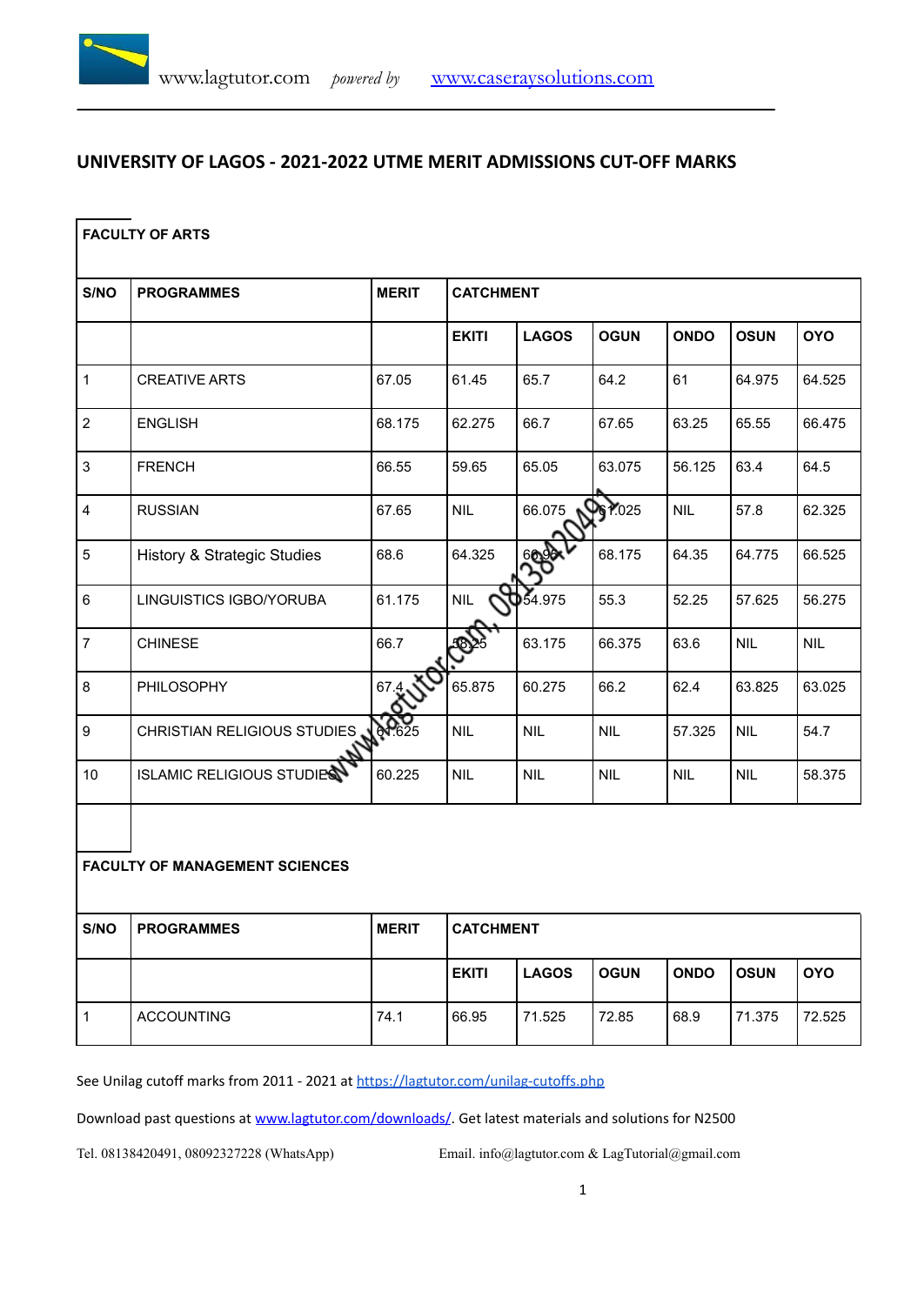

| 2 | <b>ACTUARIAL SCIENCE</b>       | 61.875 | 57.875 | 58.45  | 57.05  | <b>NIL</b> | 55     | 53.675 |
|---|--------------------------------|--------|--------|--------|--------|------------|--------|--------|
| 3 | <b>BUSINESS ADMINISTRATION</b> | 68.65  | 60.675 | 65.725 | 67.025 | 59.9       | 60.475 | 62.5   |
| 4 | <b>FINANCE</b>                 | 68.9   | 63.425 | 66.825 | 67.675 | 63.275     | 65.925 | 65.225 |
| 5 | ER & HRM                       | 66.95  | 50.325 | 65.85  | 65.3   | 59.075     | 63.75  | 61.45  |
| 6 | <b>INSURANCE</b>               | 67.125 | 59.55  | 64.7   | 64.8   | 65.05      | 63.725 | 62.525 |

### **FACULTY OF EDUCATION**

| S/NO             | <b>PROGRAMMES</b>                | <b>MERIT</b> | <b>CATCHMENT</b> |              |             |             |             |            |  |  |
|------------------|----------------------------------|--------------|------------------|--------------|-------------|-------------|-------------|------------|--|--|
|                  |                                  |              | <b>EKITI</b>     | <b>LAGAS</b> | <b>OGUN</b> | <b>ONDO</b> | <b>OSUN</b> | <b>OYO</b> |  |  |
| $\mathbf{1}$     | <b>ADULT EDUCATION</b>           | 62.775       | <b>NIL</b>       |              | 59.8        | 55.925      | 59.85       | 55.65      |  |  |
| $\overline{2}$   | <b>EDUCATION ECONOMICS</b>       | 66.3         | 53.7             | 64.075       | 61.35       | 53.95       | 61.925      | 65.25      |  |  |
| 3                | <b>BUSINESS EDUCATION</b>        | 63.8         | I All            | 61.425       | 62.5        | <b>NIL</b>  | 60.9        | 60.15      |  |  |
| 4                | <b>ISLAMIC RELIGIOUS STUDIES</b> |              | <b>NIL</b>       | 54.625       | <b>NIL</b>  | <b>NIL</b>  | 56.875      | 57.2       |  |  |
| 5                | 147<br><b>EDUCATION IGBO</b>     | NIL          | <b>NIL</b>       | <b>NIL</b>   | <b>NIL</b>  | <b>NIL</b>  | <b>NIL</b>  | <b>NIL</b> |  |  |
| $6\phantom{a}$   | <b>EDUCATION ENGLISH</b>         | 70.425       | 65.125           | 68.975       | 69.475      | 66.55       | 68.4        | 70.175     |  |  |
| $\overline{7}$   | EARLY CHILDHOOD EDUCATION        | 64.1         | 55.75            | 55.125       | 62.65       | 58.50       | 58.25       | 61.675     |  |  |
| 8                | <b>EDUCATION YORUBA</b>          | 53.925       | <b>NIL</b>       | <b>NIL</b>   | <b>NIL</b>  | <b>NIL</b>  | <b>NIL</b>  | <b>NIL</b> |  |  |
| $\boldsymbol{9}$ | <b>EDUCATION FRENCH</b>          | 62.125       | <b>NIL</b>       | 60.9         | <b>NIL</b>  | 52.675      | 57.85       | <b>NIL</b> |  |  |
| 10               | <b>EDUCATION HISTORY</b>         | 60.875       | <b>NIL</b>       | <b>NIL</b>   | <b>NIL</b>  | <b>NIL</b>  | <b>NIL</b>  | 59.05      |  |  |

See Unilag cutoff marks from 2011 - 2021 at <https://lagtutor.com/unilag-cutoffs.php>

Download past questions at [www.lagtutor.com/downloads/](http://www.lagtutor.com/downloads/). Get latest materials and solutions for N2500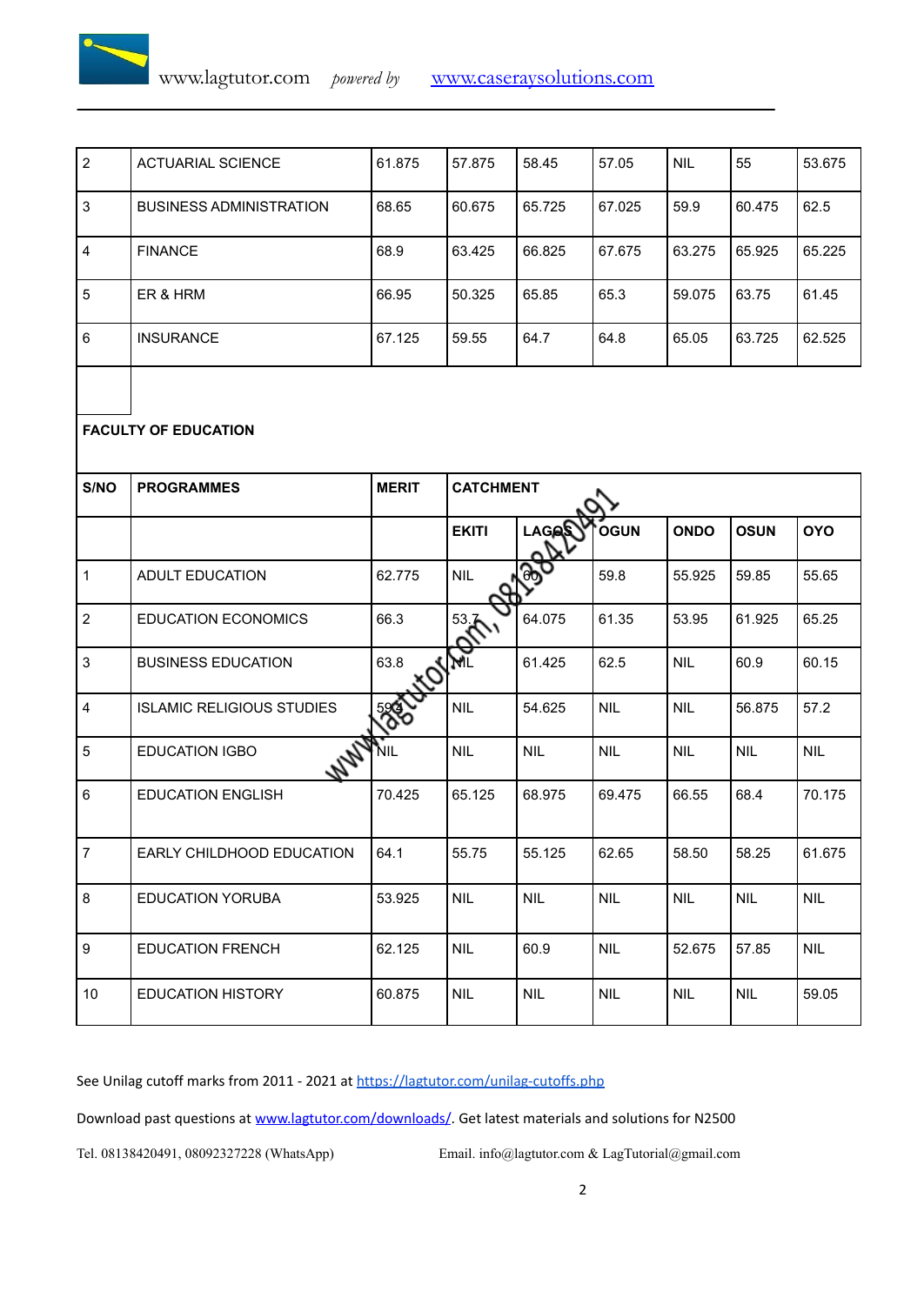

| 11 | <b>EDUCATION CHRISTIAN</b><br><b>RELIGIOUS STUDIES</b> | 67.925    | <b>NIL</b> | 61.675     | 66.275         | 60.05      | 59.3       | 52.775     |
|----|--------------------------------------------------------|-----------|------------|------------|----------------|------------|------------|------------|
| 12 | <b>EDUCATION GEOGRAPHY</b>                             | 59.575    | <b>NIL</b> | <b>NIL</b> | <b>NIL</b>     | <b>NIL</b> | <b>NIL</b> | <b>NIL</b> |
| 13 | EDUCATIONAL ADMINISTRATION                             | 63.925    | 57.05      | 60.65      | 59.125         | <b>NIL</b> | 59.5       | 59.6       |
| 14 | EDUCATIONAL FOUNDATIONS                                | 66.05     | 52.8       | 56.55      | 51.975         | 59         | 60.925     | 53.625     |
| 15 | <b>HEALTH EDUCATION</b>                                | 60.2      | 56.15      | <b>NIL</b> | 56.2           | <b>NIL</b> | 57.475     | 57.825     |
| 16 | <b>HUMAN KINETICS EDUCATION</b>                        | 52.45     | <b>NIL</b> | <b>NIL</b> | <b>NIL</b>     | <b>NIL</b> | <b>NIL</b> | <b>NIL</b> |
| 17 | <b>EDUCATION BIOLOGY</b>                               | 60.275    | 53.525     | 59.45      | 58.275         | 55.875     | 57.625     | 56.4       |
| 18 | <b>EDUCATION CHEMISTRY</b>                             | 60.2      | 59.4       | 59.175     | <b>DE7</b> 225 | 53.65      | <b>NIL</b> | 58.925     |
| 19 | EDUCATION HOME ECONOMICS                               | 55.275    | <b>NIL</b> |            | <b>NIL</b>     | <b>NIL</b> | <b>NIL</b> | <b>NIL</b> |
| 20 | <b>INTEGRATED SCIENCE</b>                              | 53.725    | <b>NIL</b> | YNIL       | <b>NIL</b>     | <b>NIL</b> | <b>NIL</b> | <b>NIL</b> |
| 21 | <b>EDUCATION MATHEMATICS</b>                           | 61.325    | Ç          | 56.65      | 59.325         | 56.45      | 60.175     | 58.5       |
| 22 | <b>EDUCATION PHYSICS</b>                               | 56.4      | <b>NIL</b> | <b>NIL</b> | <b>NIL</b>     | <b>NIL</b> | <b>NIL</b> | <b>NIL</b> |
| 23 | TECHNOLOGY EDUCATION                                   | \$163.525 | <b>NIL</b> | 62.575     | 59.25          | 59.825     | 61.875     | <b>NIL</b> |
|    |                                                        |           |            |            |                |            |            |            |

### **FACULTY OF ENGINEERING**

| S/NO | <b>PROGRAMMES</b>               | <b>MERIT</b> | <b>CATCHMENT</b> |              |             |             |             |            |  |  |
|------|---------------------------------|--------------|------------------|--------------|-------------|-------------|-------------|------------|--|--|
|      |                                 |              | <b>EKITI</b>     | <b>LAGOS</b> | <b>OGUN</b> | <b>ONDO</b> | <b>OSUN</b> | <b>OYO</b> |  |  |
|      | <b>BIOMEDICAL ENGINEERING</b>   | 74.2         | <b>NIL</b>       | <b>NIL</b>   | 74.15       | 73.675      | 71.275      | 73.225     |  |  |
| 2    | <b>CHEMICAL &amp; PETROLEUM</b> | 76.675       | 62.075           | 70.75        | 74.725      | 74.7        | 65.575      | 72.175     |  |  |

See Unilag cutoff marks from 2011 - 2021 at <https://lagtutor.com/unilag-cutoffs.php>

Download past questions at [www.lagtutor.com/downloads/](http://www.lagtutor.com/downloads/). Get latest materials and solutions for N2500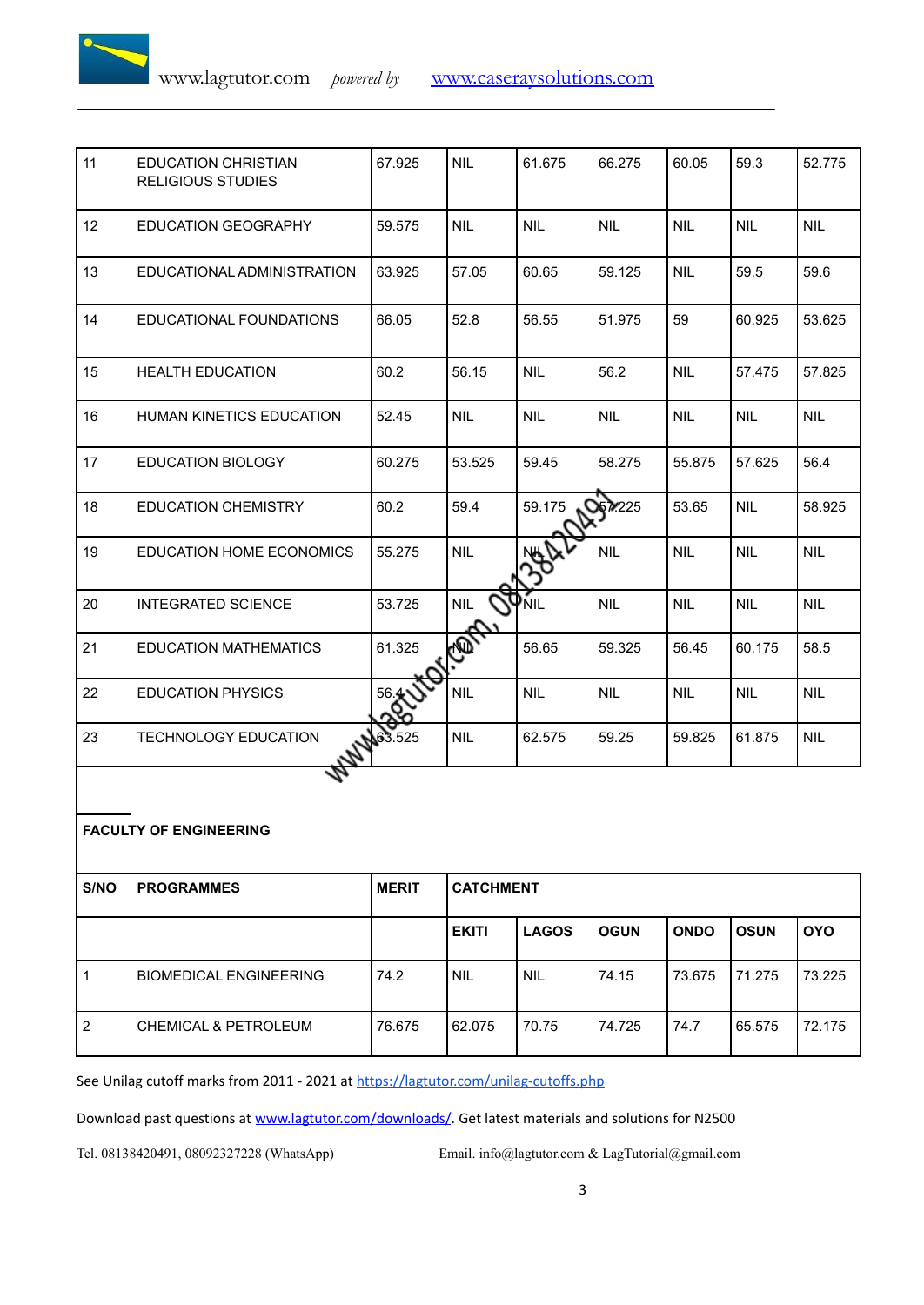| $\mathbf{3}$   | <b>CIVIL &amp; ENVIRONMENTAL</b>      | 73.6   | 60.55  | 68.775 | 71.975 | 61     | 72.375 | 70.625 |
|----------------|---------------------------------------|--------|--------|--------|--------|--------|--------|--------|
| $\overline{4}$ | <b>COMPUTER ENGINEERING</b>           | 79.3   | 72.875 | 78.275 | 78.125 | 77.275 | 73.25  | 78.125 |
| 5              | ELECTRICAL & ELECTRONICS              | 78.125 | 76.625 | 75.725 | 77.3   | 74.575 | 72.9   | 74.275 |
| 6              | <b>MECHANICAL ENGINEERING</b>         | 78.8   | 62.725 | 74.9   | 73.925 | 71.6   | 74.625 | 75.725 |
| $\overline{7}$ | <b>METALLURGICAL &amp; MATERIALS</b>  | 72.85  | 63.3   | 68.8   | 71.9   | 71.625 | 72.375 | 70.7   |
| 8              | PETROLEUM & GAS                       | 73.925 | 72.375 | 73.075 | 72.7   | 69.925 | 69.35  | 70.425 |
| 9              | <b>Surveying &amp; Geoinformatics</b> | 68.6   | 64.775 | 65.8   | 66.8   | 65.8   | 66.9   | 67.4   |
| 10             | <b>SYSTEMS ENGINEERING</b>            | 76.475 | 74.9   | 75.025 | 75.55  | 71.225 | 72.5   | 73.275 |

FACULTY OF ENVIRONMENTAL **EXECUTE A** SCIENCES

**S/NO PROGRAMMES MERIT CATCHMENT EKITI LAGOS OGUN ONDO OSUN OYO** 1 ARCHITECTURE 74.725 69.85 74.4 72.475 68.675 70.7 73.475 2 BUILDING 1988.675 67.8 58.65 65.575 67.35 64.3 65.175 NIL 3 **ESTATE MANAGEMENT** 65 61.525 61.35 64.1 60.875 60.4 57.075 4 QUANTITY SURVEYING 66.4 NIL 65.8 65.85 NIL 58.6 65.325 5 URBAN & REGIONAL PLANNING 62.25 NIL 59.275 NIL NIL 59.2 56.375

**FACULTY OF LAW**

See Unilag cutoff marks from 2011 - 2021 at <https://lagtutor.com/unilag-cutoffs.php>

Download past questions at [www.lagtutor.com/downloads/](http://www.lagtutor.com/downloads/). Get latest materials and solutions for N2500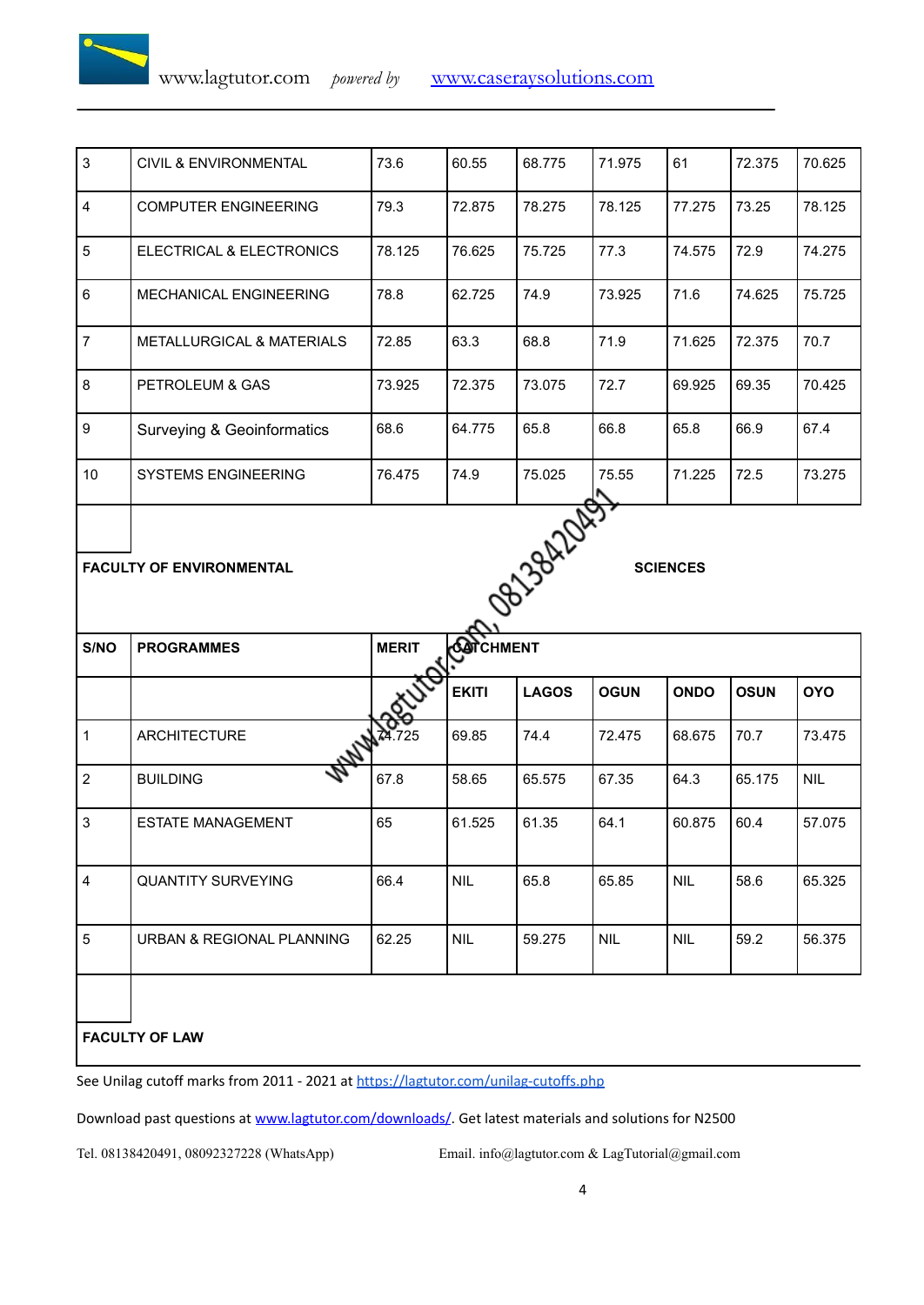

| S/NO                                                                                                      | <b>PROGRAMME</b>                     | <b>MERIT</b> | <b>CATCHMENT</b> |              |             |             |             |            |  |  |
|-----------------------------------------------------------------------------------------------------------|--------------------------------------|--------------|------------------|--------------|-------------|-------------|-------------|------------|--|--|
|                                                                                                           |                                      |              | <b>EKITI</b>     | <b>LAGOS</b> | <b>OGUN</b> | <b>ONDO</b> | <b>OSUN</b> | <b>OYO</b> |  |  |
| $\mathbf{1}$                                                                                              | LAW                                  | 76.5         | 73.675           | 74.225       | 74.875      | 73.9        | 73.2        | 74.075     |  |  |
| <b>FACULTY OF PHARMACY</b>                                                                                |                                      |              |                  |              |             |             |             |            |  |  |
| S/NO                                                                                                      | <b>PROGRAMME</b>                     | <b>MERIT</b> | <b>CATCHMENT</b> |              |             |             |             |            |  |  |
|                                                                                                           |                                      |              | <b>EKITI</b>     | <b>LAGOS</b> | <b>OGUN</b> | <b>ONDO</b> | <b>OSUN</b> | <b>OYO</b> |  |  |
| $\mathbf{1}$                                                                                              | PHARMACY                             | 76.125       | 69.15            | 74.975       | $X^{3.05}$  | 73.8        | 73.75       | 73.275     |  |  |
| 08138AZDAE<br><b>COLLEGE OF MEDICINE</b><br><b>PARCHMENT</b><br><b>MERIT</b><br>S/NO<br><b>PROGRAMMES</b> |                                      |              |                  |              |             |             |             |            |  |  |
|                                                                                                           |                                      |              |                  |              |             |             |             |            |  |  |
|                                                                                                           |                                      |              | <b>EKITI</b>     | <b>LAGOS</b> | <b>OGUN</b> | <b>ONDO</b> | <b>OSUN</b> | <b>OYO</b> |  |  |
| $\mathbf{1}$                                                                                              | <b>DENTISTRY</b>                     | <b>USOF</b>  | 71.325           | 76.125       | 76.575      | <b>NIL</b>  | 74.525      | 76.55      |  |  |
| $\overline{2}$                                                                                            | MEDICAL LABORATORY<br><b>SCIENCE</b> | 74.675       | 69.875           | 74.25        | 73.375      | 73.9        | 73.125      | 72.7       |  |  |
| $\mathbf{3}$                                                                                              | <b>MEDICINE &amp; SURGERY</b>        | 80.8         | 75.625           | 79.425       | 78.925      | 77.25       | 80.275      | 79.75      |  |  |
| 4                                                                                                         | NURSING SCIENCE                      | 70.875       | 63.5             | 70.8         | 67.25       | 65          | 70.025      | 61.975     |  |  |
| $\,$ 5 $\,$                                                                                               | PHARMACOLOGY                         | 72.625       | 69.475           | 72.175       | 70.775      | 68.825      | <b>NIL</b>  | 71.85      |  |  |
| $\,6\,$                                                                                                   | PHYSIOLOGY                           | 71.55        | 69.75            | 67.55        | 66.55       | 68.475      | 69.825      | 71.5       |  |  |
| $\boldsymbol{7}$                                                                                          | PHYSIOTHERAPY                        | 73.75        | 68.875           | 73.6         | 73.175      | 71.675      | 73.475      | 72.725     |  |  |

See Unilag cutoff marks from 2011 - 2021 at <https://lagtutor.com/unilag-cutoffs.php>

Download past questions at [www.lagtutor.com/downloads/](http://www.lagtutor.com/downloads/). Get latest materials and solutions for N2500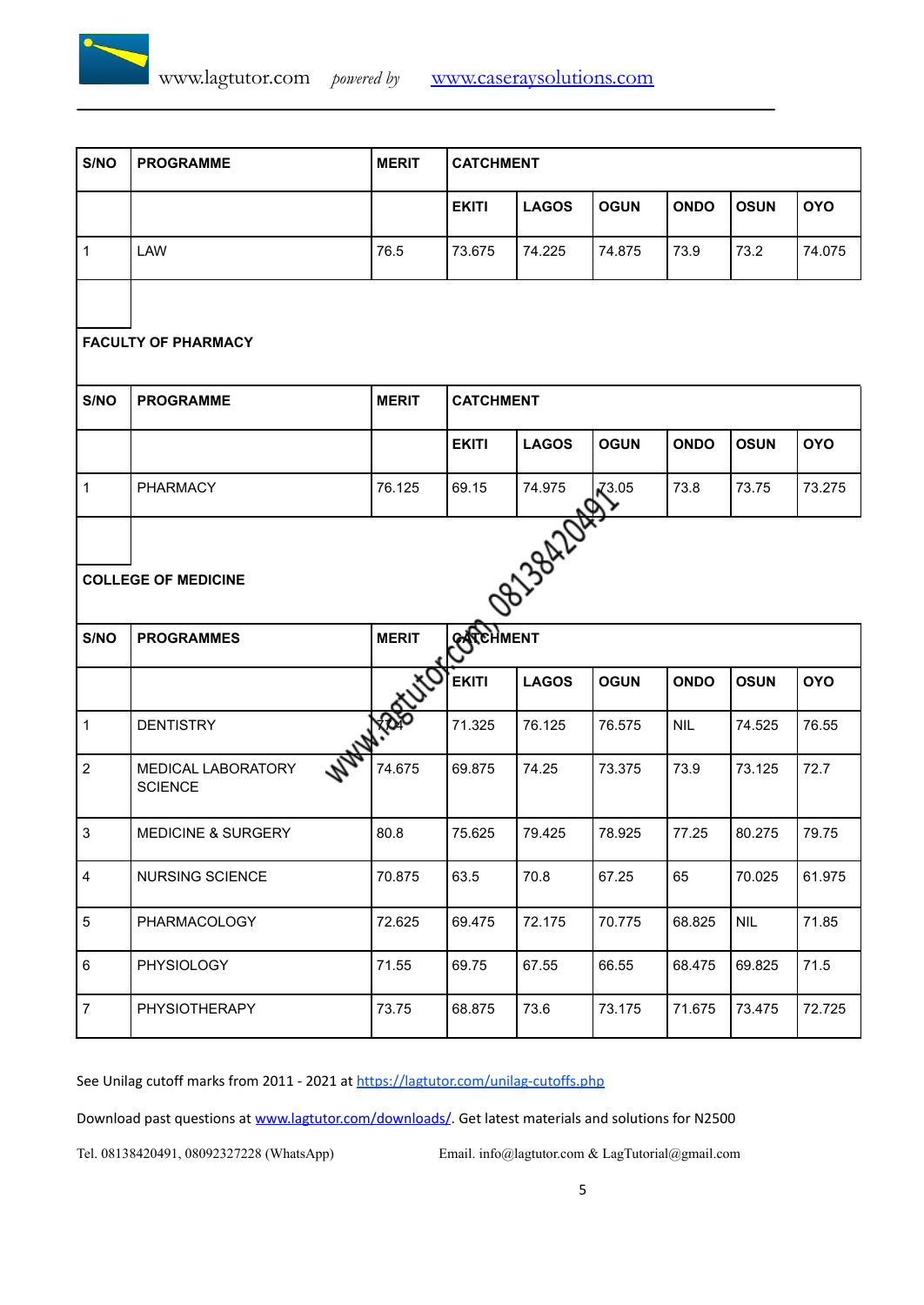

| 8                       | <b>RADIOGRAPHY</b>             | 72.525       | 68.4                                                                                    | 72.325     | 71.3       | 71.375     | 70.025     | 70.35      |  |
|-------------------------|--------------------------------|--------------|-----------------------------------------------------------------------------------------|------------|------------|------------|------------|------------|--|
|                         |                                |              |                                                                                         |            |            |            |            |            |  |
|                         | <b>FACULTY OF SCIENCE</b>      |              |                                                                                         |            |            |            |            |            |  |
| S/NO                    | <b>PROGRAMMES</b>              | <b>MERIT</b> | <b>CATCHMENT</b>                                                                        |            |            |            |            |            |  |
|                         |                                |              | <b>OYO</b><br><b>EKITI</b><br><b>LAGOS</b><br><b>OGUN</b><br><b>ONDO</b><br><b>OSUN</b> |            |            |            |            |            |  |
|                         |                                |              |                                                                                         |            |            |            |            |            |  |
| $\mathbf{1}$            | <b>BIOCHEMISTRY</b>            | 71.625       | <b>NIL</b>                                                                              | 65.875     | 67.15      | 67.3       | 66.95      | 69.725     |  |
| $\overline{2}$          | <b>BOTANY</b>                  | 63.35        | 56.1                                                                                    | 61.575     | 61.625     | 58.275     | 62.825     | 58.425     |  |
| $\mathbf{3}$            | CELL BIOLOGY & GENETICS        | 70.15        | 62.625                                                                                  | 67.175     | 69.15      | 65.625     | 63.2       | 64.625     |  |
| $\overline{\mathbf{4}}$ | <b>CHEMISTRY</b>               | 67.775       | 58.225                                                                                  | 61.97      | 67.7       | 65.075     | 63.75      | 59.9       |  |
| 5                       | COMPUTER SCIENCE               | 77.875       | 73.775                                                                                  | 75525      | 74.825     | 74.3       | 75.2       | 73.725     |  |
| 6                       | <b>GEOLOGY</b>                 | 68.675       | 008.                                                                                    | 58.925     | 65.175     | <b>NIL</b> | 62.675     | 57.775     |  |
| $\overline{7}$          | <b>GEOPHYSICS</b>              | 67.875       | Я                                                                                       | 64.975     | 67.85      | 67.65      | 62.95      | 66.4       |  |
| 8                       | <b>MARINE BIOLOGY</b>          | 660          | <b>NIL</b>                                                                              | 63.15      | 65.25      | 61.15      | 64.95      | 61.275     |  |
| 9                       | <b>WWW</b><br><b>FISHERIES</b> | 55.375       | <b>NIL</b>                                                                              | <b>NIL</b> | <b>NIL</b> | <b>NIL</b> | <b>NIL</b> | <b>NIL</b> |  |
| $10$                    | <b>MATHEMATICS</b>             | 69.925       | 65                                                                                      | 66.875     | 67.9       | 64.65      | 65.925     | 61.875     |  |
| 11                      | INDUSTRIAL MATHEMATICS         | 69.075       | <b>NIL</b>                                                                              | 68.875     | 68.5       | 61.65      | 64.225     | 63.55      |  |
| 12                      | <b>STATISTICS</b>              | 69.475       | 65.025                                                                                  | 69.275     | 69.325     | 57.3       | <b>NIL</b> | 68.15      |  |
| 13                      | <b>MICROBIOLOGY</b>            | 69.55        | 60.975                                                                                  | 66.825     | 64.25      | 66.675     | 64.75      | 67.45      |  |
| 14                      | <b>PHYSICS</b>                 | 66.1         | 62.4                                                                                    | 61.9       | 63.25      | 63.475     | 65.6       | 64.45      |  |
| 15                      | ZOOLOGY                        | 62.725       | <b>NIL</b>                                                                              | 62.7       | 60.1       | 59.025     | 55.75      | 57.825     |  |

See Unilag cutoff marks from 2011 - 2021 at <https://lagtutor.com/unilag-cutoffs.php>

Download past questions at [www.lagtutor.com/downloads/](http://www.lagtutor.com/downloads/). Get latest materials and solutions for N2500